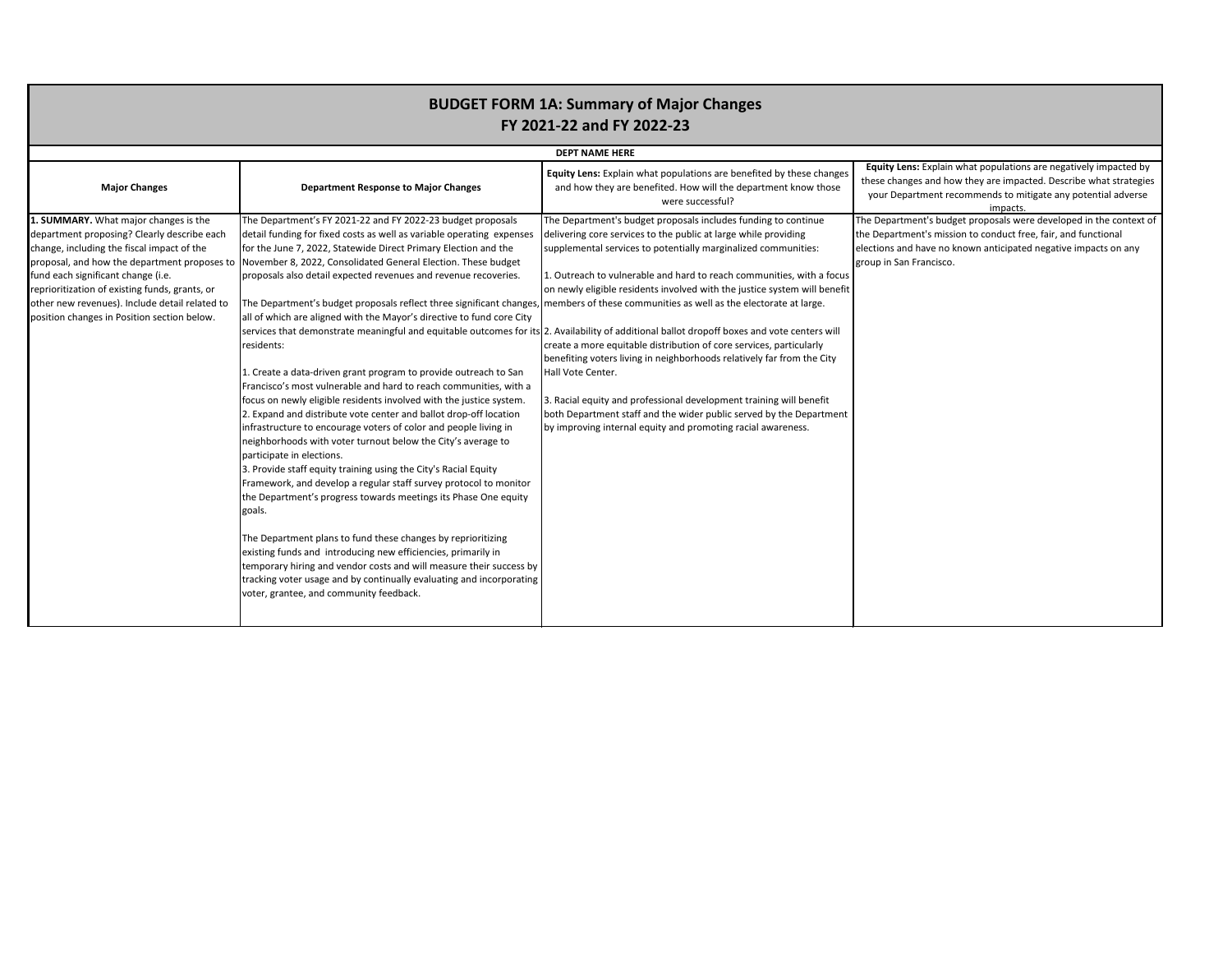| 2. TARGET. How did the department meet its<br>target? What are the high-level programmatic,<br>operational, or staffing impacts of this<br>proposed reduction? | The Department met and exceeded target reductions through a<br>combination of reallocating current staffing resources, rebalancing<br>its already approved FY 2021-22 budget, identifying areas of<br>operations in which the introduction of efficiencies would be feasible<br>(e.g., incorporating remote hiring and training strategies, leveraging<br>the skills and experience of the Department's workforce to perform<br>services that were previously contracted out such as translations of | The proposed budget aims to benefit all City voters and potential<br>registrants by incorporating reduction strategies that prevent cuts to<br>key services.<br>The Department will continue to exercise fiscal discipline by developing bilingual poll workers).<br>new efficiencies wherever feasible and legal and evaluate program<br>outcomes against expenditures to ensure that target efforts are | Given that the Departm<br>to reduce the number o<br>elections, some poll wo<br>Department does not, I<br>To offset any potential |
|----------------------------------------------------------------------------------------------------------------------------------------------------------------|------------------------------------------------------------------------------------------------------------------------------------------------------------------------------------------------------------------------------------------------------------------------------------------------------------------------------------------------------------------------------------------------------------------------------------------------------------------------------------------------------|-----------------------------------------------------------------------------------------------------------------------------------------------------------------------------------------------------------------------------------------------------------------------------------------------------------------------------------------------------------------------------------------------------------|----------------------------------------------------------------------------------------------------------------------------------|
|                                                                                                                                                                | election materials, the redrawing of San Francisco's precinct lines,<br>etc.), and aligning its projected expenses more closely with certain<br>anticipated characteristics of upcoming elections such as voter<br>turnout, ballot length, etc.<br>More specifically, the Department plans to reduce the costs<br>associated with operating polling places on Election Day by<br>strategically reducing the number of poll workers where feasible,                                                   | successful in meeting City goals.                                                                                                                                                                                                                                                                                                                                                                         | who might have benefi<br>satisfaction of participa<br>plans to advertise its se<br>former poll workers an                        |
|                                                                                                                                                                | thus reducing total poll worker stipends. The Department also plans<br>to reduce the costs associated with the administration of its vote-by-<br>mail ballot program, particularly those related to postage,<br>professional services, printing, and facility lease expenditures, as a<br>result of the reversion of Assembly Bill 860 universal ballot mailing<br>rule.                                                                                                                             |                                                                                                                                                                                                                                                                                                                                                                                                           |                                                                                                                                  |
| 3. EXPENDITURE CHANGES. What major                                                                                                                             | Through reallocating funds and seeking new efficiencies, the                                                                                                                                                                                                                                                                                                                                                                                                                                         | Expenditure increases in the Department's proposed budgets will                                                                                                                                                                                                                                                                                                                                           | <b>Expenditure reductions</b>                                                                                                    |
| expenditure changes is the department                                                                                                                          | Department's budget proposals reflect overall reduction in General                                                                                                                                                                                                                                                                                                                                                                                                                                   | benefit the City's most vulnerable communities as well as the public at                                                                                                                                                                                                                                                                                                                                   | to the vote-by-mail pro                                                                                                          |
| proposing? Please provide information                                                                                                                          | Fund support, while increasing expenses in some areas to continue                                                                                                                                                                                                                                                                                                                                                                                                                                    | large.                                                                                                                                                                                                                                                                                                                                                                                                    | vote-by-mail usage dur                                                                                                           |
|                                                                                                                                                                | especially for any grant changes, major contract providing and expanding key services and promoting equitable                                                                                                                                                                                                                                                                                                                                                                                        |                                                                                                                                                                                                                                                                                                                                                                                                           | Assembly Bill 37 would                                                                                                           |
| changes, personnel changes, or other changes                                                                                                                   | outcomes. These areas include outreach partner grants, expansion                                                                                                                                                                                                                                                                                                                                                                                                                                     | Proposed increases in temporary staffing support the Department's                                                                                                                                                                                                                                                                                                                                         |                                                                                                                                  |
| that affect core services and functions. What is                                                                                                               | early voting and ballot dropoff options, and equity training.                                                                                                                                                                                                                                                                                                                                                                                                                                        | efforts to provide equitable and accessible services at voting sites and                                                                                                                                                                                                                                                                                                                                  | Some populations of vo                                                                                                           |
| the overall General Fund impact? Highlight any                                                                                                                 |                                                                                                                                                                                                                                                                                                                                                                                                                                                                                                      | ballot dropoff stations in upcoming elections. These changes are also                                                                                                                                                                                                                                                                                                                                     | transition back to a tra                                                                                                         |
| changes related to major changes/initiatives as<br>noted in the Summary section.                                                                               | These budget proposals also include the purchase of two servers to<br>replace two of the Department's oldest servers and a floor sweeper<br>to be used in the Department's warehouse.                                                                                                                                                                                                                                                                                                                | necessary for the Department to perform several legally mandated<br>reprecincting activities. Temporary salary changes also reflect the 3.5%<br>annual salary increase under the current Memoranda of<br>Understanding.                                                                                                                                                                                   | not have permanent vo<br>automatically. To preve<br>Department's budget c<br>educating the commun                                |
|                                                                                                                                                                | Categories in which the Department has identified reductions                                                                                                                                                                                                                                                                                                                                                                                                                                         |                                                                                                                                                                                                                                                                                                                                                                                                           | ways to apply to vote b                                                                                                          |
|                                                                                                                                                                | include payments to poll workers, professional services, printing,                                                                                                                                                                                                                                                                                                                                                                                                                                   | Proposed increases related to grant funding and staff training have                                                                                                                                                                                                                                                                                                                                       |                                                                                                                                  |
|                                                                                                                                                                | postage, and facility rentals.                                                                                                                                                                                                                                                                                                                                                                                                                                                                       | been made with a primary goal of supporting the Department's efforts<br>to benefit all City populations by developing and maintaining internal                                                                                                                                                                                                                                                            |                                                                                                                                  |
|                                                                                                                                                                |                                                                                                                                                                                                                                                                                                                                                                                                                                                                                                      | and external knowledge to carry out the Department's mission to                                                                                                                                                                                                                                                                                                                                           |                                                                                                                                  |
|                                                                                                                                                                |                                                                                                                                                                                                                                                                                                                                                                                                                                                                                                      | provide free, fair, and functional elections.                                                                                                                                                                                                                                                                                                                                                             |                                                                                                                                  |
|                                                                                                                                                                |                                                                                                                                                                                                                                                                                                                                                                                                                                                                                                      |                                                                                                                                                                                                                                                                                                                                                                                                           |                                                                                                                                  |
| 4. REVENUE. What revenue changes did the                                                                                                                       | The Department's budget proposals reflect revenues the                                                                                                                                                                                                                                                                                                                                                                                                                                               | The changes to the Department's projected revenues from filing and                                                                                                                                                                                                                                                                                                                                        | The changes to the Dep                                                                                                           |
| department submit from the base budget?                                                                                                                        | Department expects to receive from candidate filing fees and paid                                                                                                                                                                                                                                                                                                                                                                                                                                    | paid ballot argument fees and revenue recoveries will not directly                                                                                                                                                                                                                                                                                                                                        | paid ballot argument fe                                                                                                          |
| Please differentiate between General Fund and                                                                                                                  | ballot argument fees, and revenue recoveries from scheduled                                                                                                                                                                                                                                                                                                                                                                                                                                          | impact any populations served by the Department.                                                                                                                                                                                                                                                                                                                                                          | impact any populations                                                                                                           |
| non-General Fund.                                                                                                                                              | District and Agency elections.                                                                                                                                                                                                                                                                                                                                                                                                                                                                       |                                                                                                                                                                                                                                                                                                                                                                                                           |                                                                                                                                  |
| (This should match an Audit Trail, as shown in<br>form 2A Revenue Report).                                                                                     |                                                                                                                                                                                                                                                                                                                                                                                                                                                                                                      |                                                                                                                                                                                                                                                                                                                                                                                                           |                                                                                                                                  |
|                                                                                                                                                                |                                                                                                                                                                                                                                                                                                                                                                                                                                                                                                      |                                                                                                                                                                                                                                                                                                                                                                                                           |                                                                                                                                  |

tment's target reduction strategies include plans of poll workers recruited for the next two worker applicants may be negatively affected (the however, plan to reduce the number of

al negative impacts on poll worker applicants efited from monetary stipends and/or the pating in election processes, the Department seasonal job opportunities more widely to and the public.

ns in the Department's proposed budgets related rogram are driven by an anticipated reduction in uring the upcoming elections. (Passage of Id negate this.)

voters will be impacted by the legally-mandated raditional elections model. That is, voters who do vote-by-mail status will not be mailed ballots vent potential adverse impacts, the contemplates allocating funding towards unity and facilitating accessible and convenient by mail.

epartment's projected revenues from filing and fees and revenue recoveries will not directly ns served by the Department.